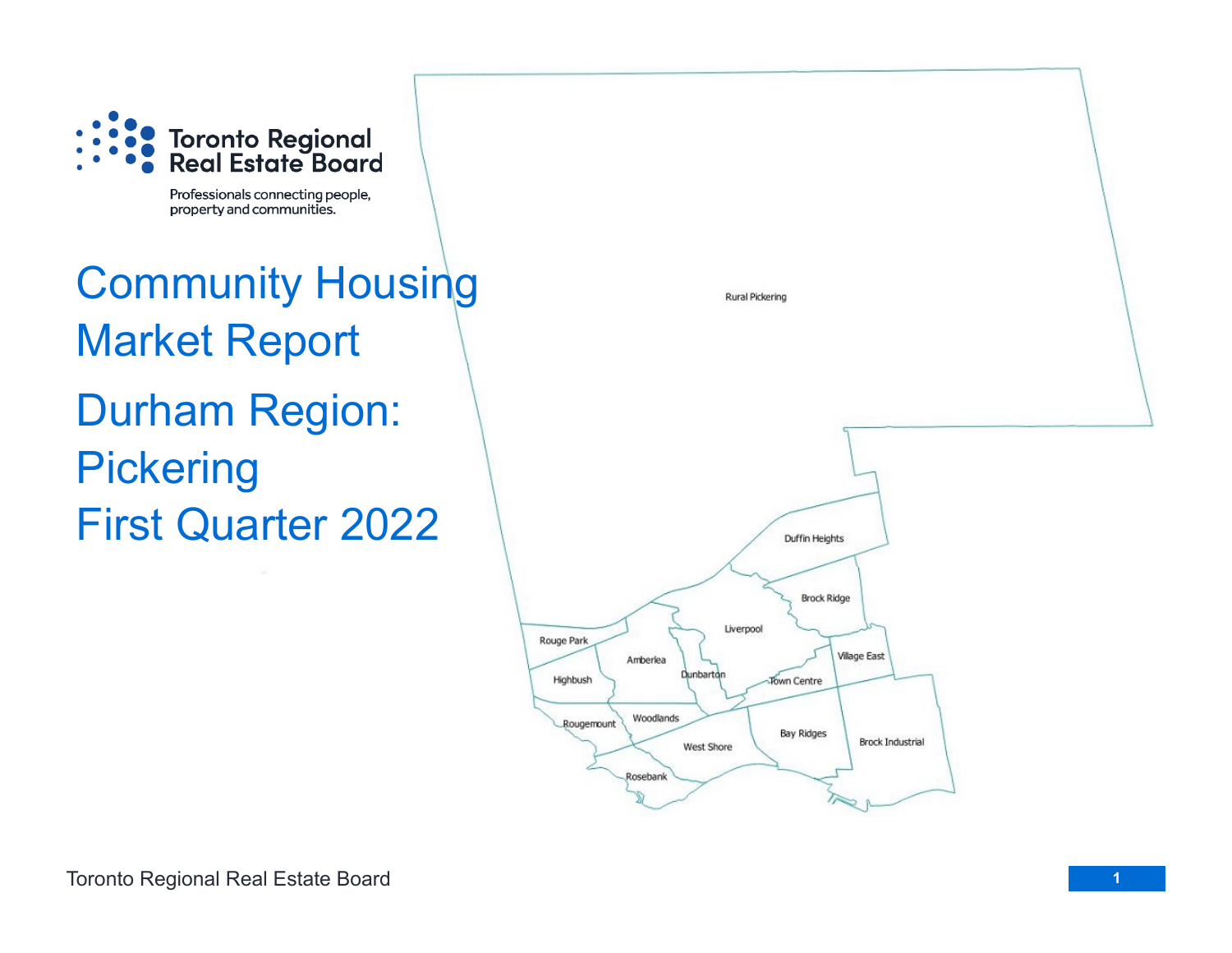### SUMMARY OF EXISTING HOME TRANSACTIONS ALL HOME TYPES, FIRST QUARTER 2022

# PICKERING COMMUNITY BREAKDOWN

| <b>Community</b>        | <b>Sales</b> | <b>Dollar Volume</b> | <b>Average Price</b> | <b>Median Price</b> | <b>New Listings</b> | <b>Active Listings</b> | Avg. SP/LP | Avg. DOM        |
|-------------------------|--------------|----------------------|----------------------|---------------------|---------------------|------------------------|------------|-----------------|
| Amberlea                | 37           | \$51,926,100         | \$1,403,408          | \$1,351,000         | 46                  | $5\phantom{.0}$        | 128%       | $5\overline{)}$ |
| <b>Bay Ridges</b>       | 64           | \$61,235,221         | \$956,800            | \$845,000           | 83                  | 14                     | 119%       | 11              |
| <b>Brock Industrial</b> | $\mathbf 0$  |                      |                      |                     | $\pmb{0}$           | $\mathbf 0$            |            |                 |
| <b>Brock Ridge</b>      | 20           | \$26,140,500         | \$1,307,025          | \$1,285,000         | 37                  | 10                     | 131%       | 6               |
| Duffin Heights          | 34           | \$38,559,300         | \$1,134,097          | \$1,100,000         | 62                  | 15                     | 126%       | $6\phantom{.}$  |
| Dunbarton               | 8            | \$15,489,000         | \$1,936,125          | \$1,897,500         | 12                  | $\overline{4}$         | 121%       | 8               |
| Highbush                | 21           | \$31,353,000         | \$1,493,000          | \$1,375,000         | 34                  | $6\phantom{1}6$        | 125%       | $6\phantom{.}$  |
| Liverpool               | 63           | \$80,969,386         | \$1,285,228          | \$1,247,000         | 89                  | 14                     | 128%       | 6               |
| Rosebank                | 8            | \$13,825,000         | \$1,728,125          | \$1,650,000         | 14                  | $5\phantom{.0}$        | 127%       | $5\phantom{.0}$ |
| Rouge Park              | 8            | \$11,348,000         | \$1,418,500          | \$1,315,000         | 14                  | 3                      | 122%       | 6               |
| Rougemount              | 9            | \$14,848,616         | \$1,649,846          | \$1,631,000         | 17                  | $\overline{7}$         | 127%       | $\overline{7}$  |
| <b>Rural Pickering</b>  | 37           | \$63,222,389         | \$1,708,713          | \$1,465,000         | 62                  | 12                     | 116%       | 10              |
| <b>Town Centre</b>      | 33           | \$26,649,825         | \$807,570            | \$839,000           | 44                  | 8                      | 124%       | $6\phantom{.}$  |
| <b>Village East</b>     | 21           | \$20,744,523         | \$987,834            | \$940,000           | 33                  | $\overline{4}$         | 131%       | 6               |
| <b>West Shore</b>       | 20           | \$26,745,889         | \$1,337,294          | \$1,200,000         | 24                  | $5\phantom{.0}$        | 122%       | 14              |
| Woodlands               | 15           | \$18,266,588         | \$1,217,773          | \$951,000           | 23                  | 5                      | 115%       | 11              |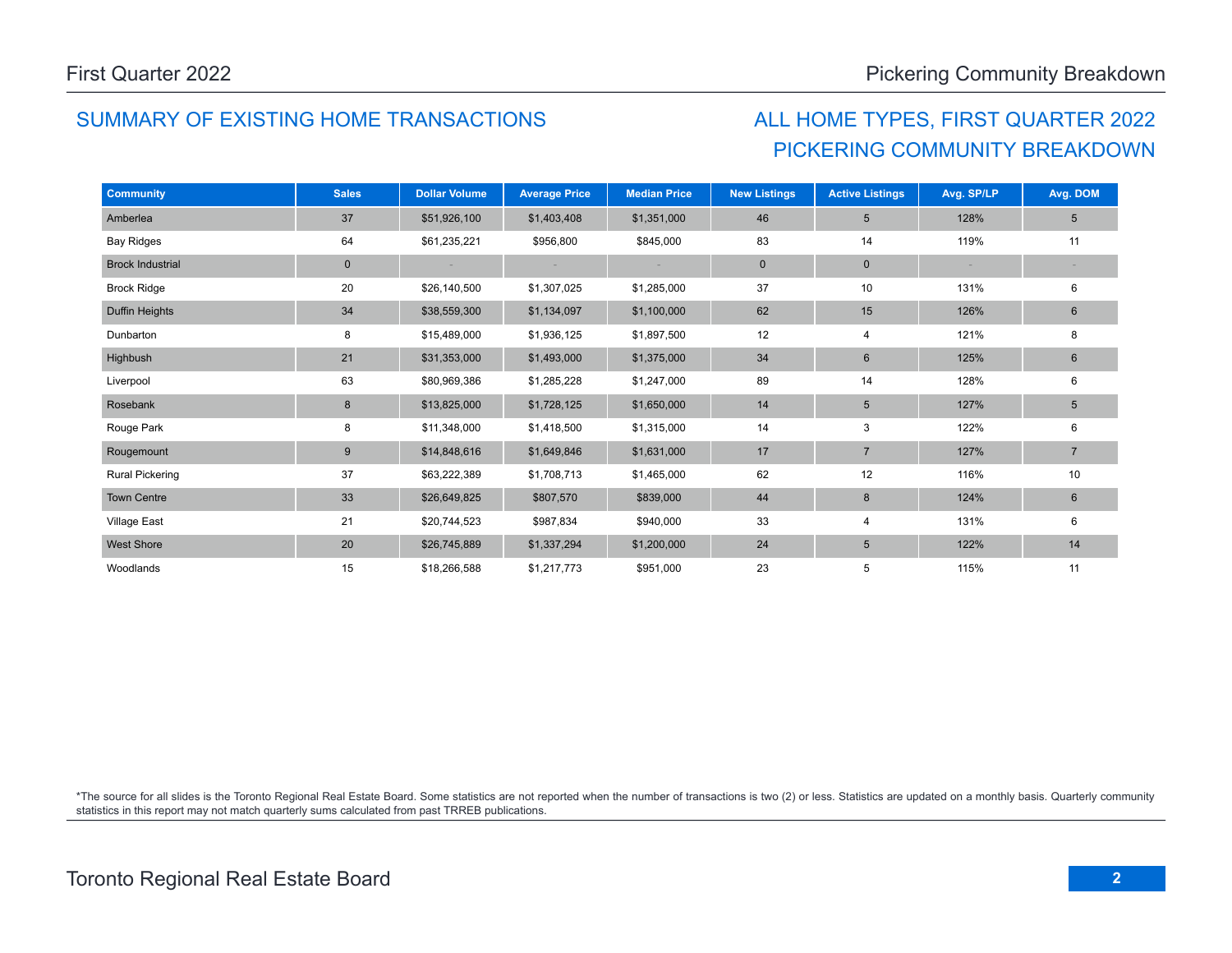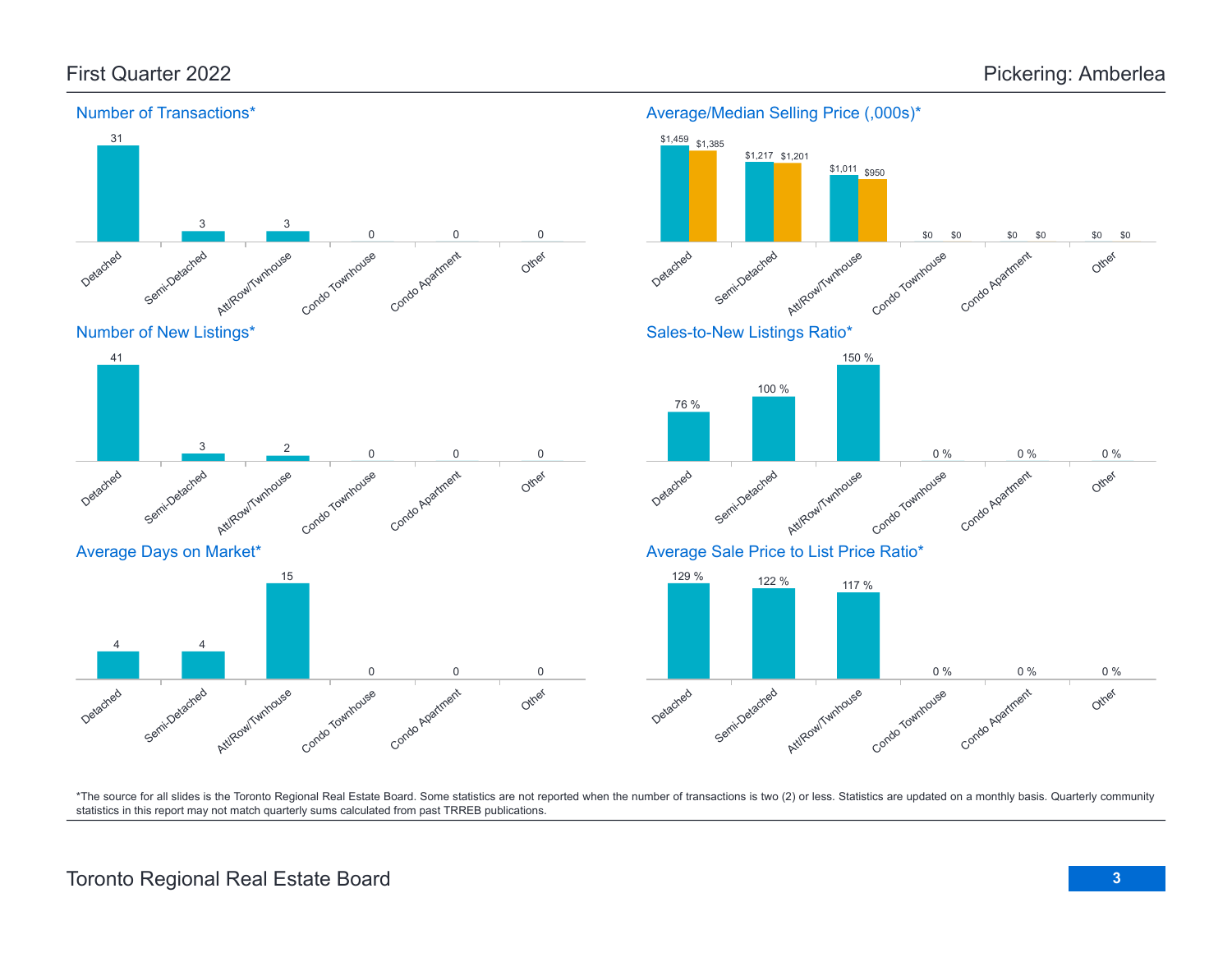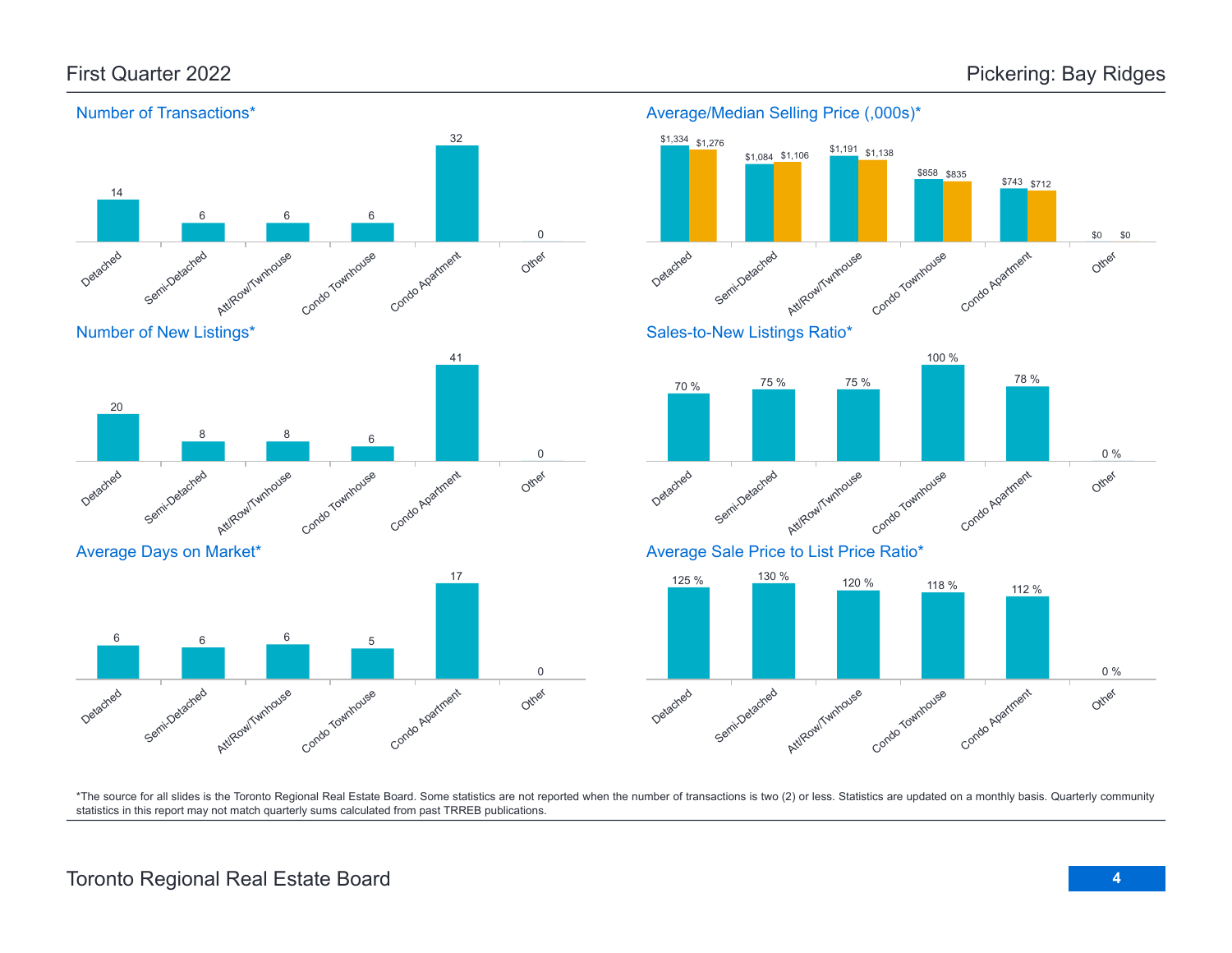### Number of Transactions\*

Average/Median Selling Price (,000s)\*

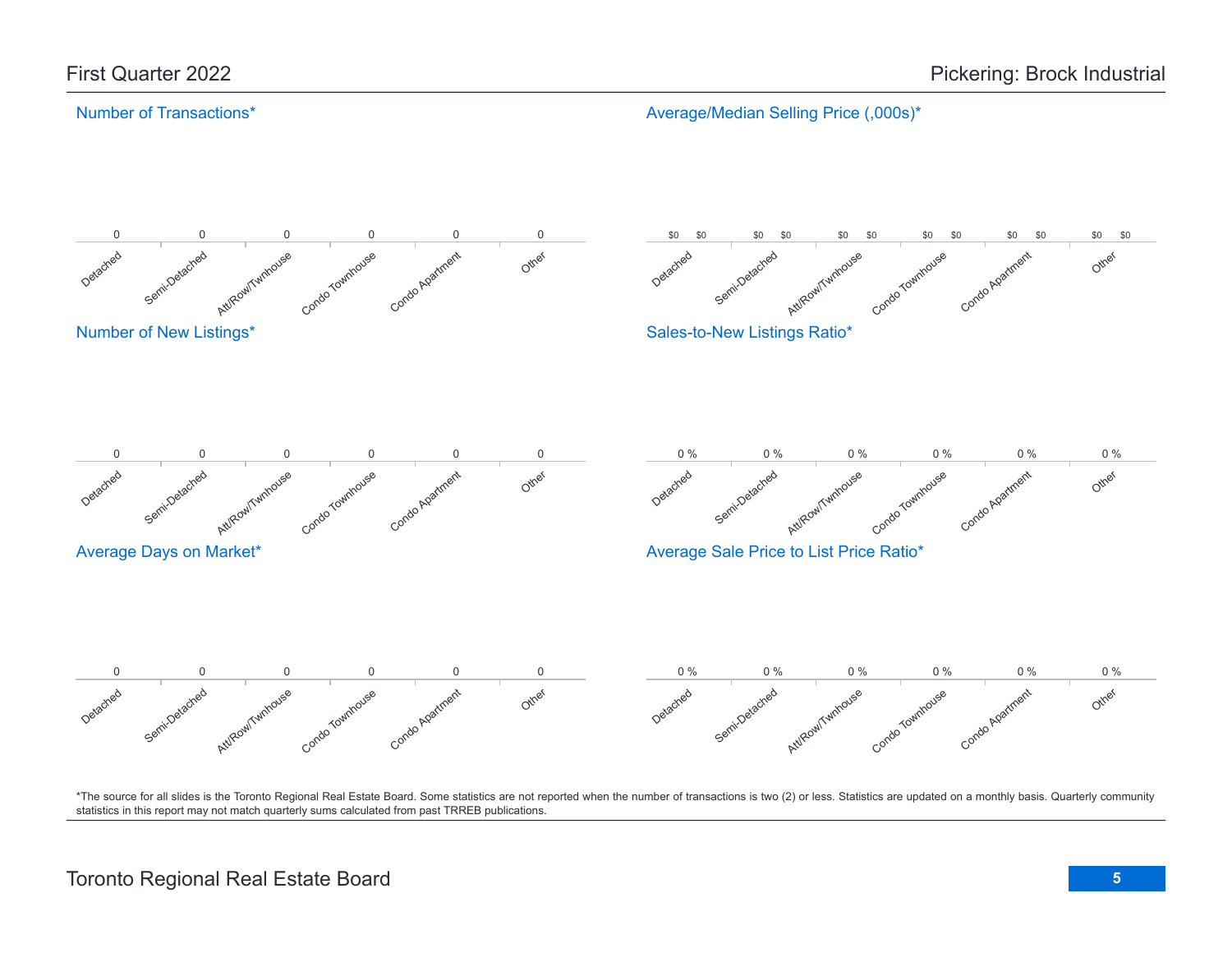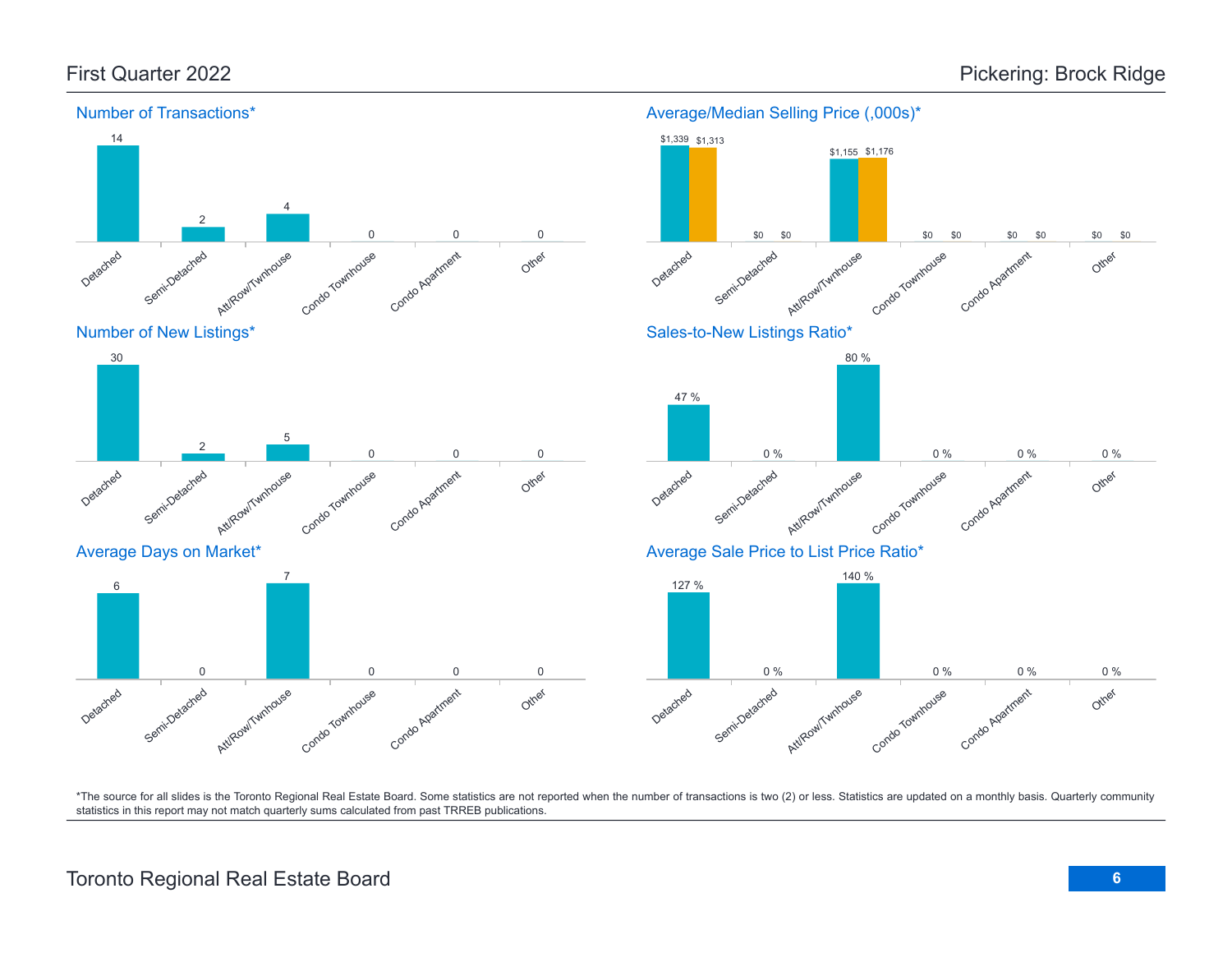Other

Other

Other

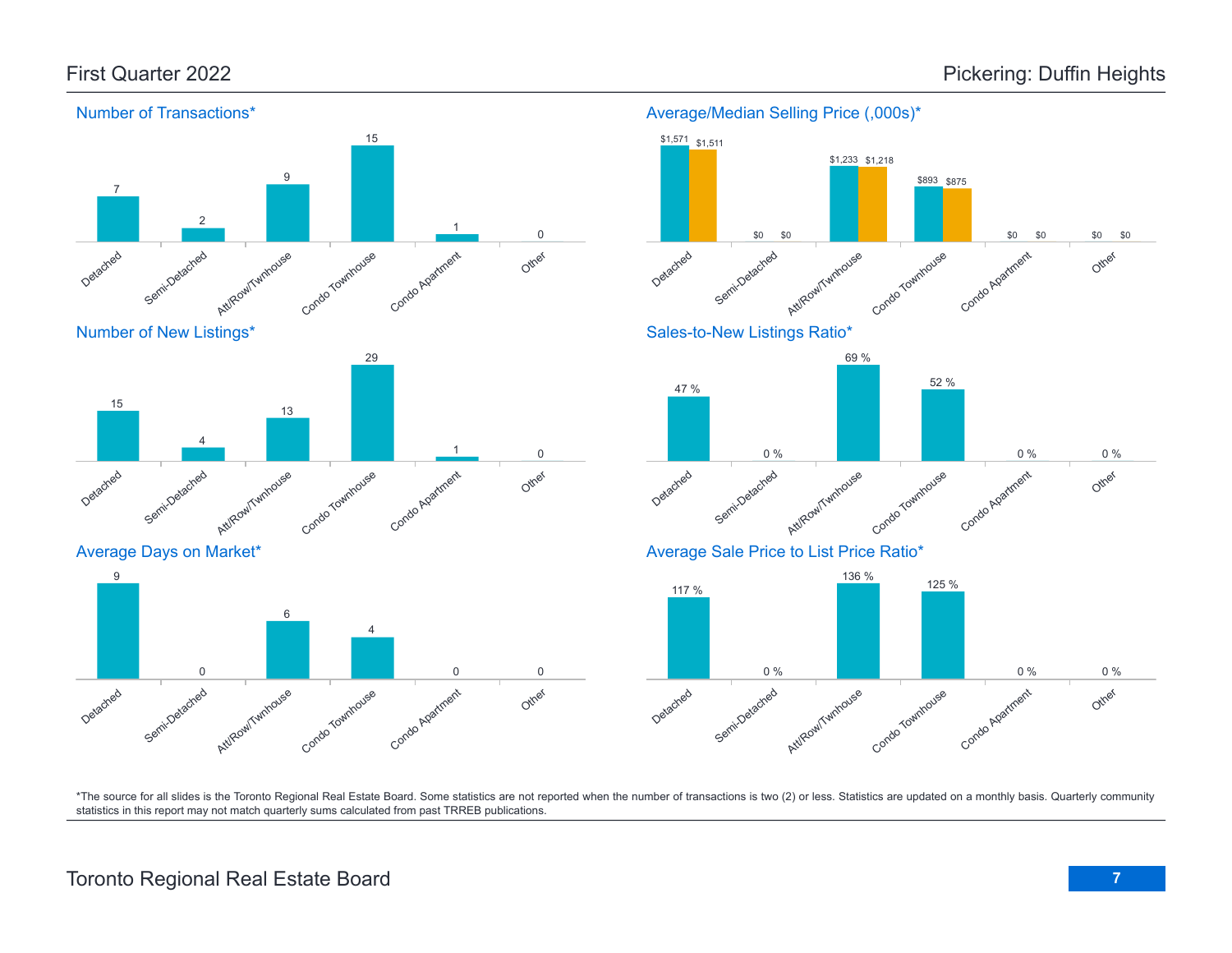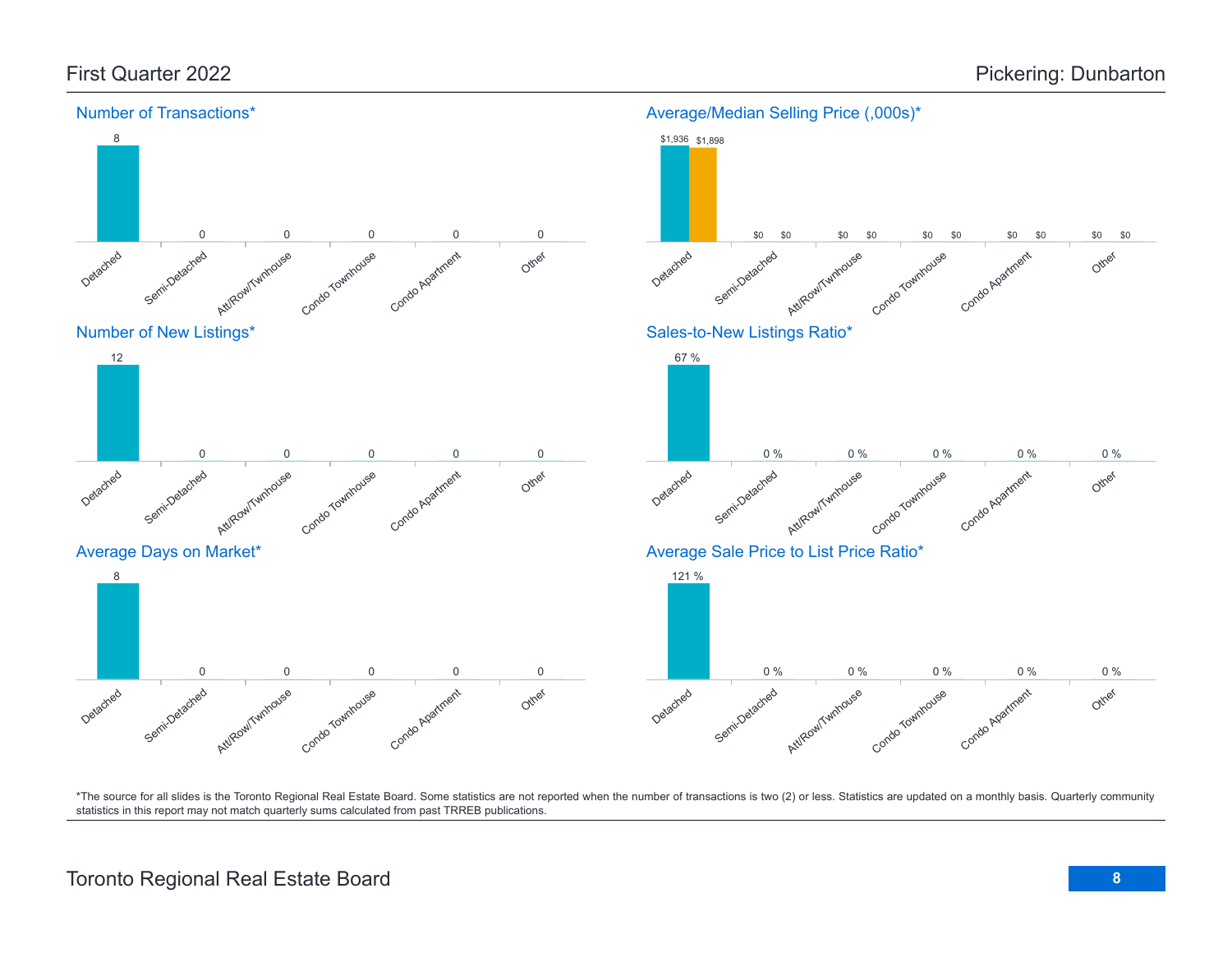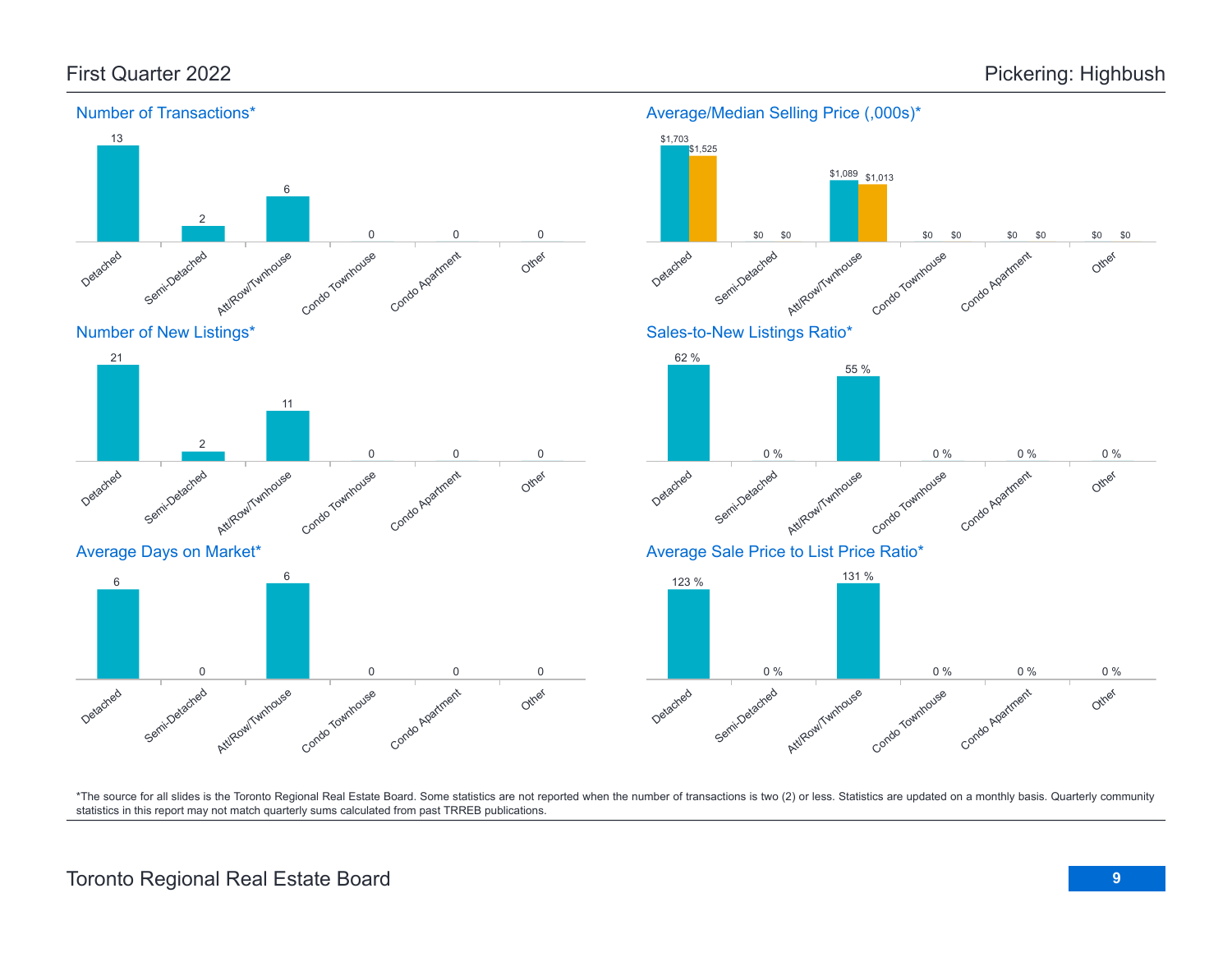

#### Detached Semi-Detached Att/Row/Twnhouse Condo Townhouse Condo Apartment Other 53 11 6 19 0 0 Average Days on Market\*





\*The source for all slides is the Toronto Regional Real Estate Board. Some statistics are not reported when the number of transactions is two (2) or less. Statistics are updated on a monthly basis. Quarterly community statistics in this report may not match quarterly sums calculated from past TRREB publications.

## Toronto Regional Real Estate Board **10**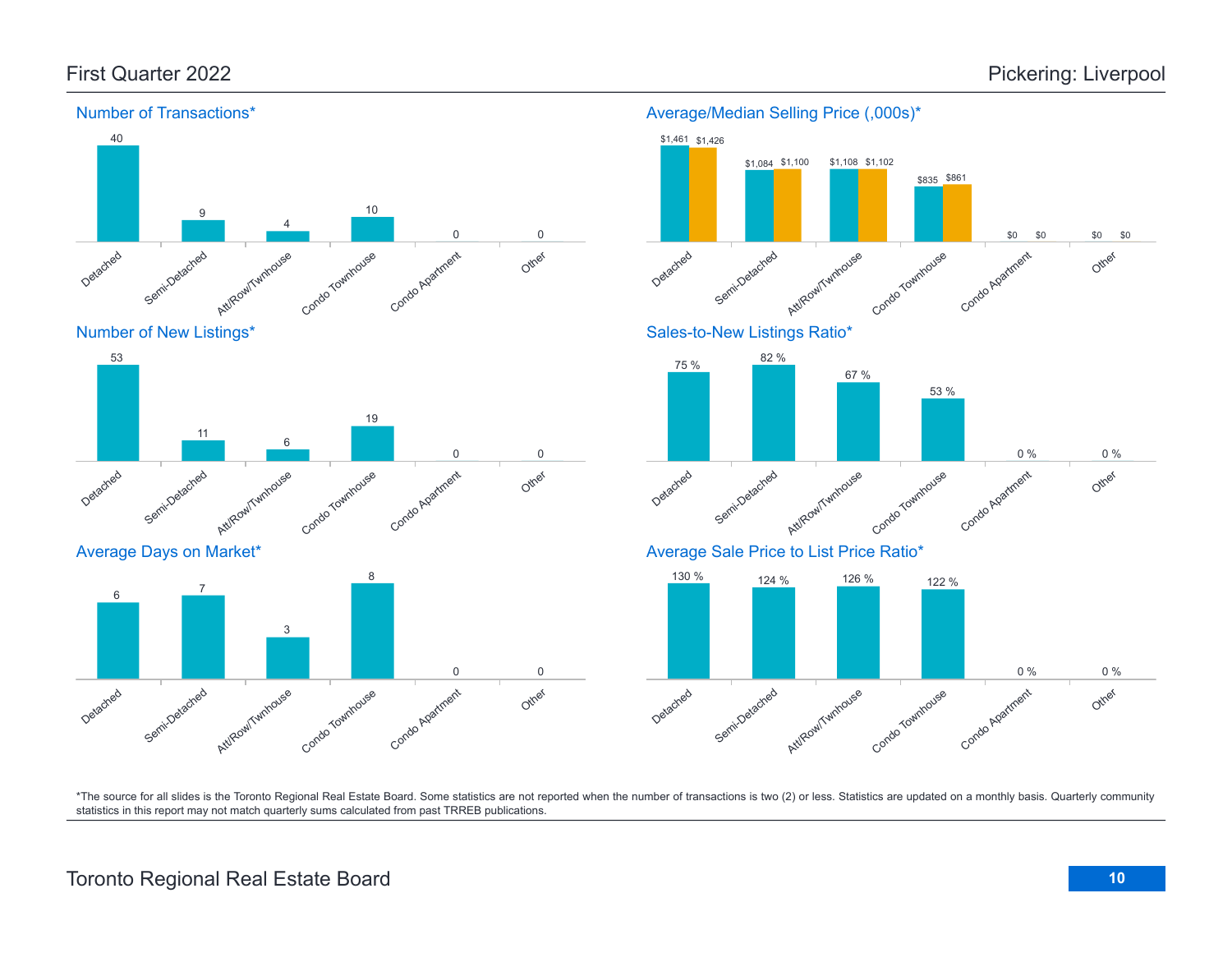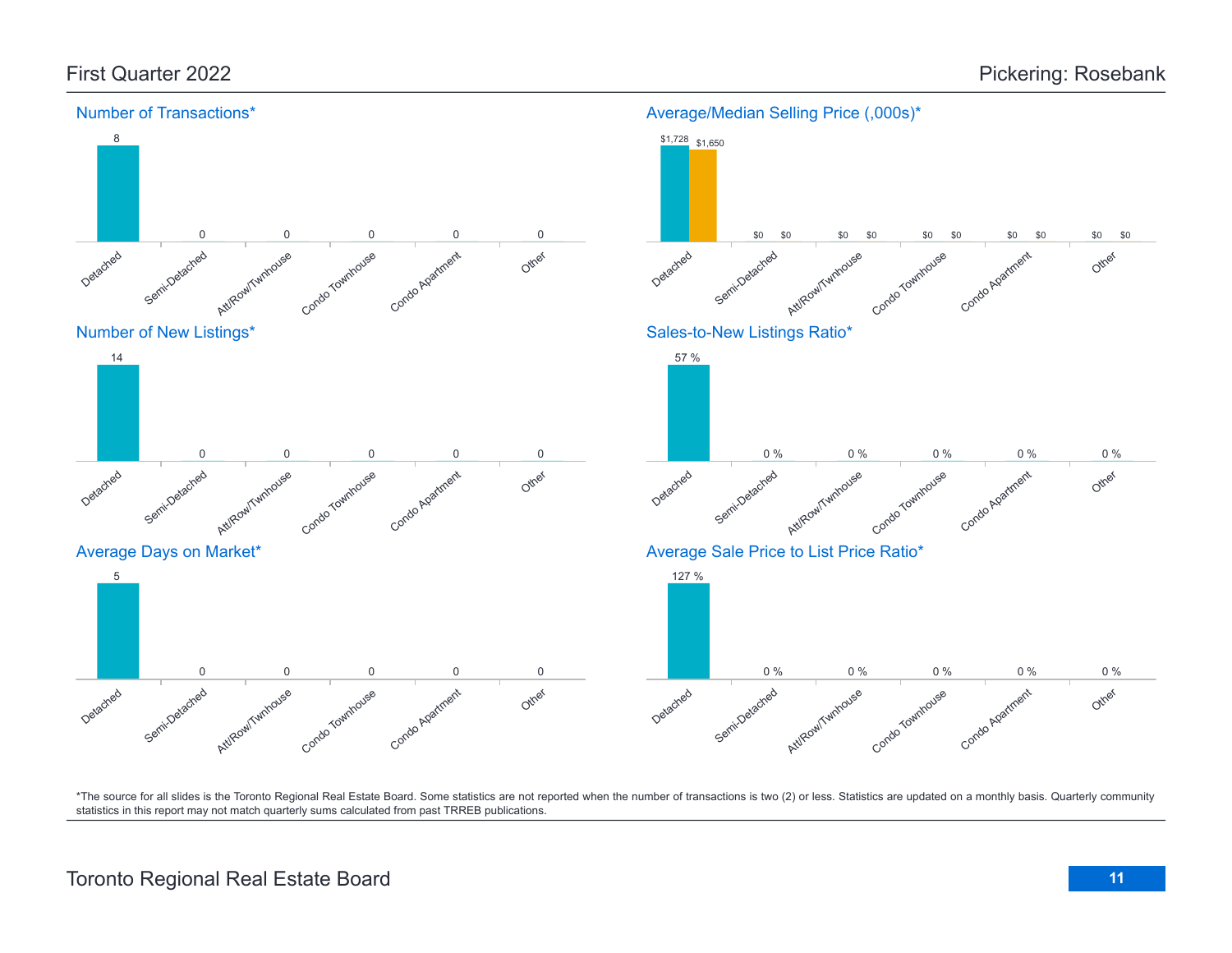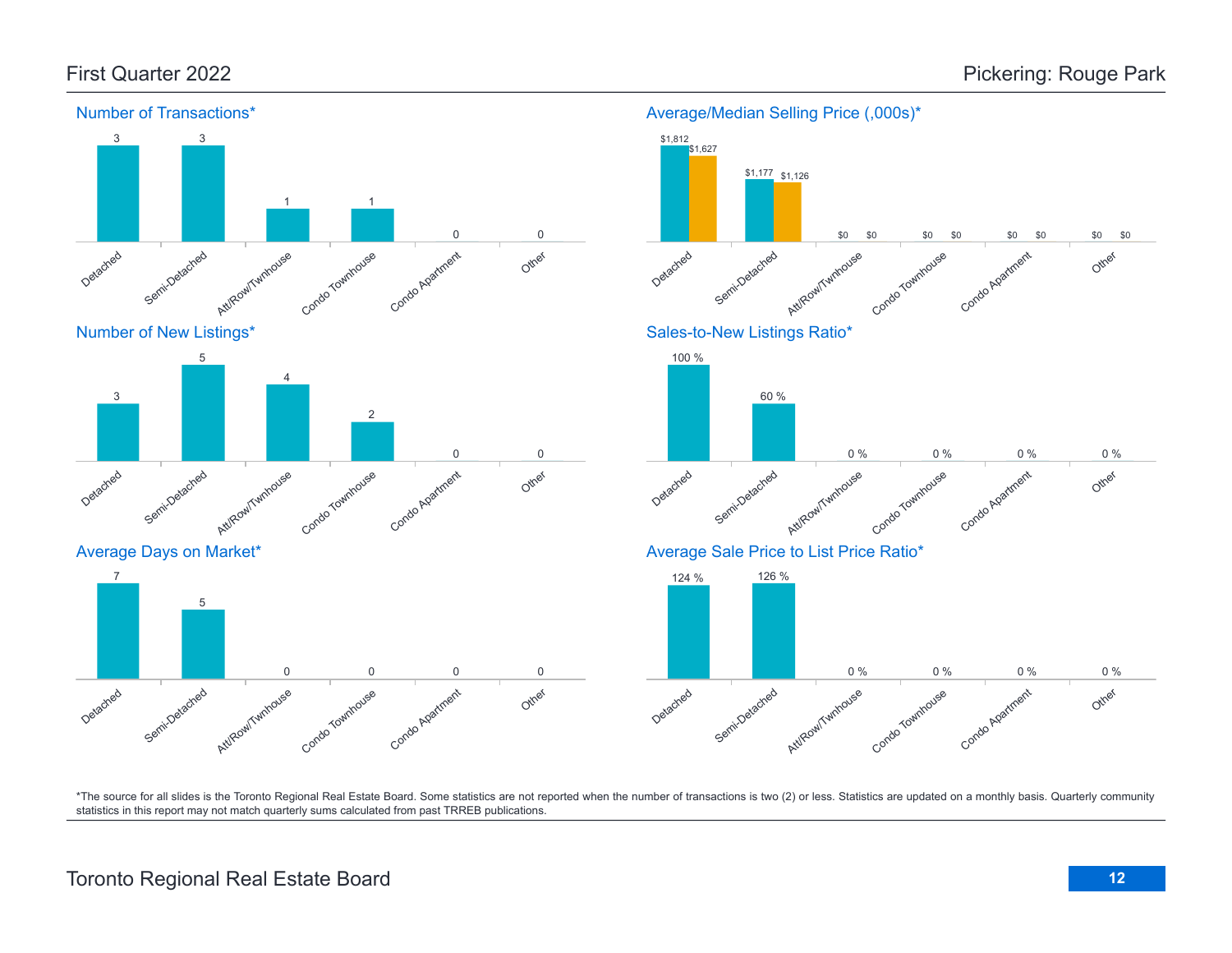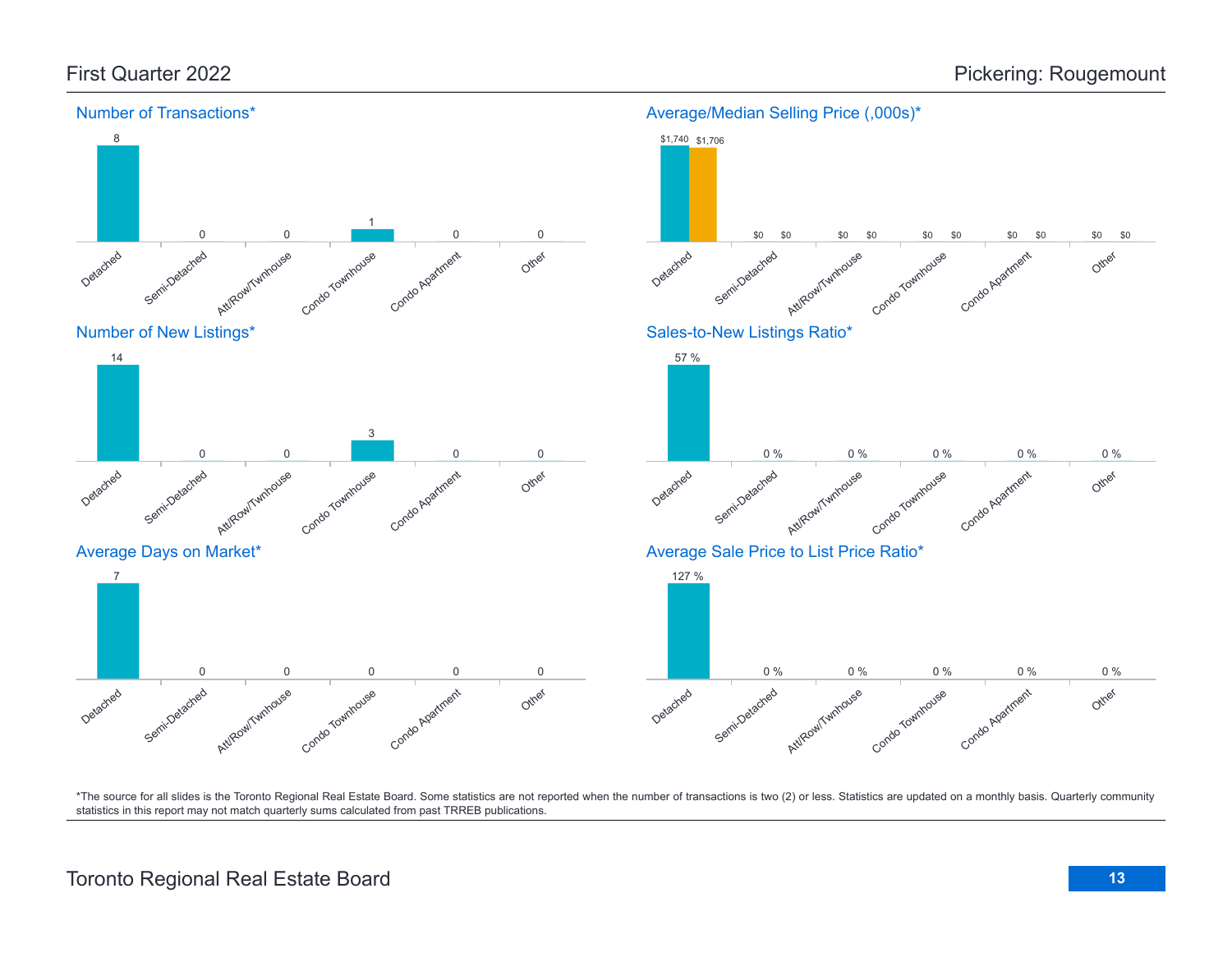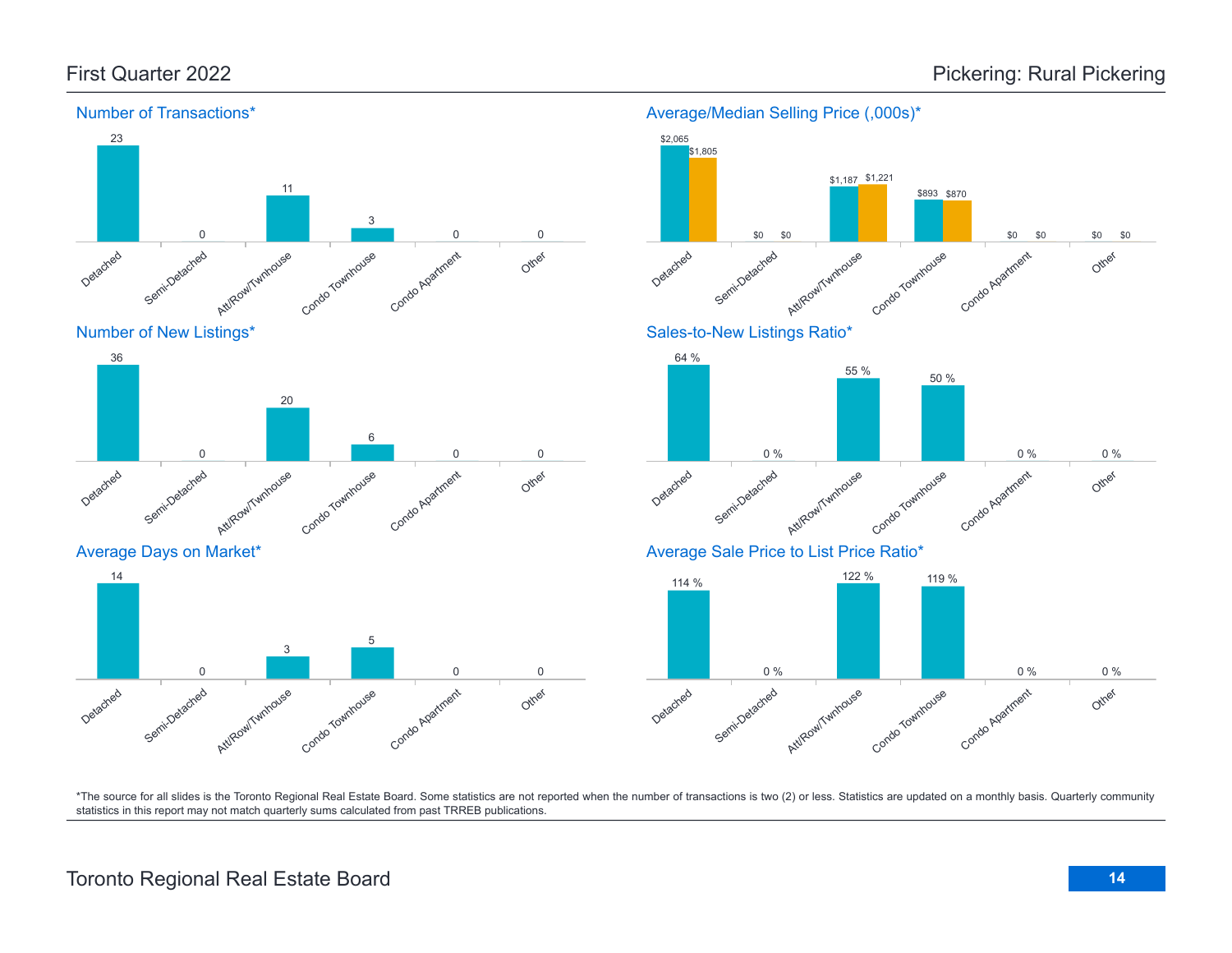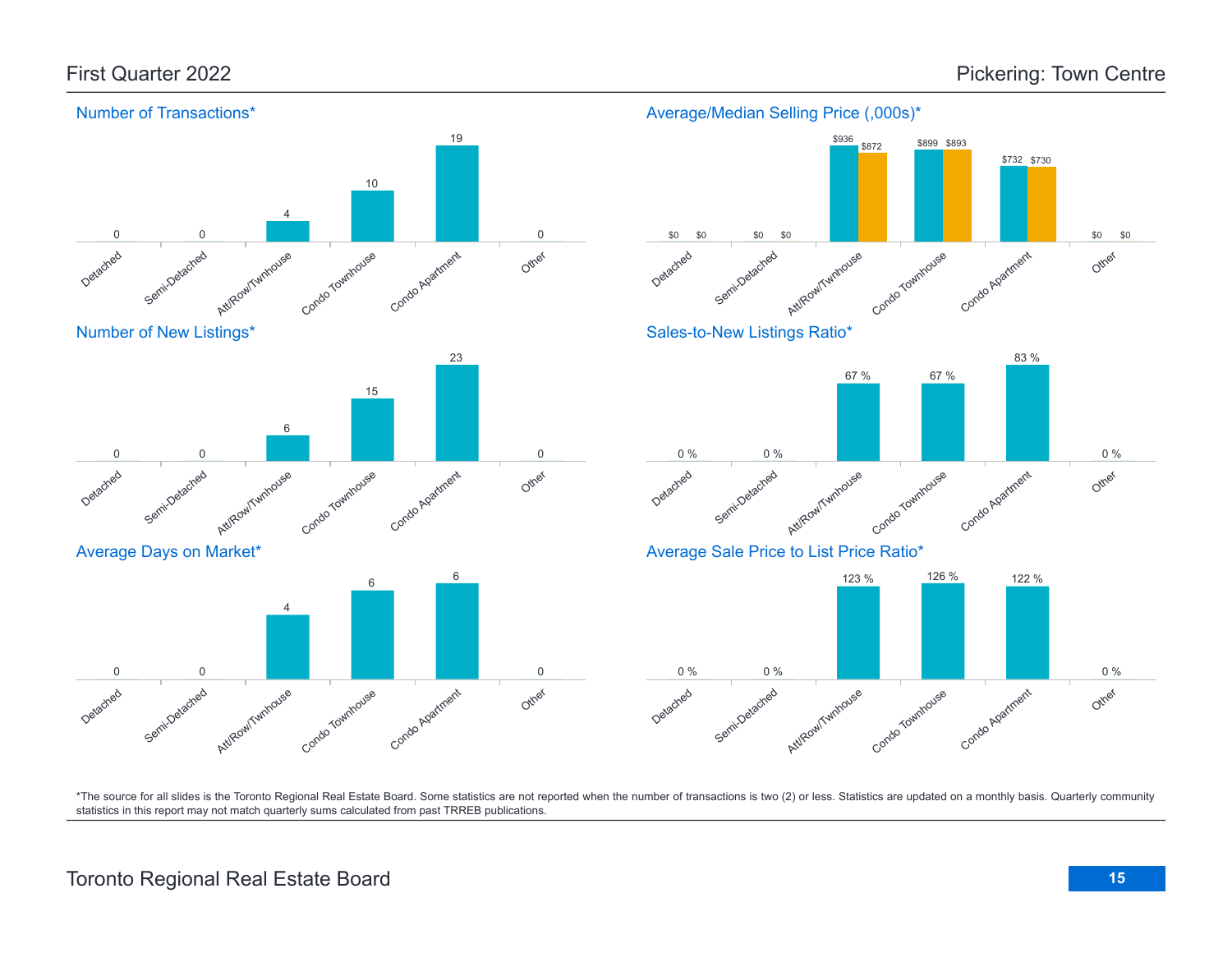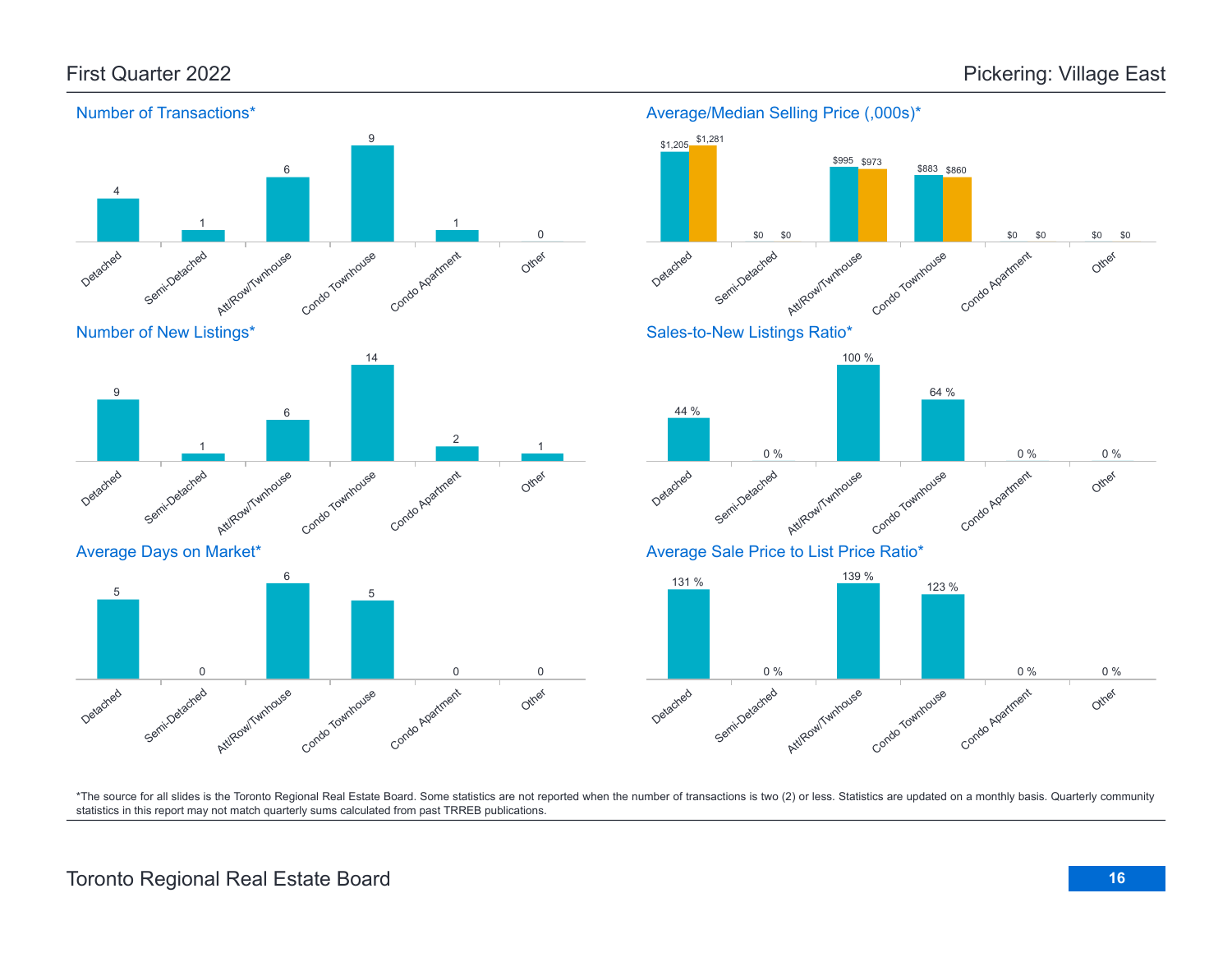